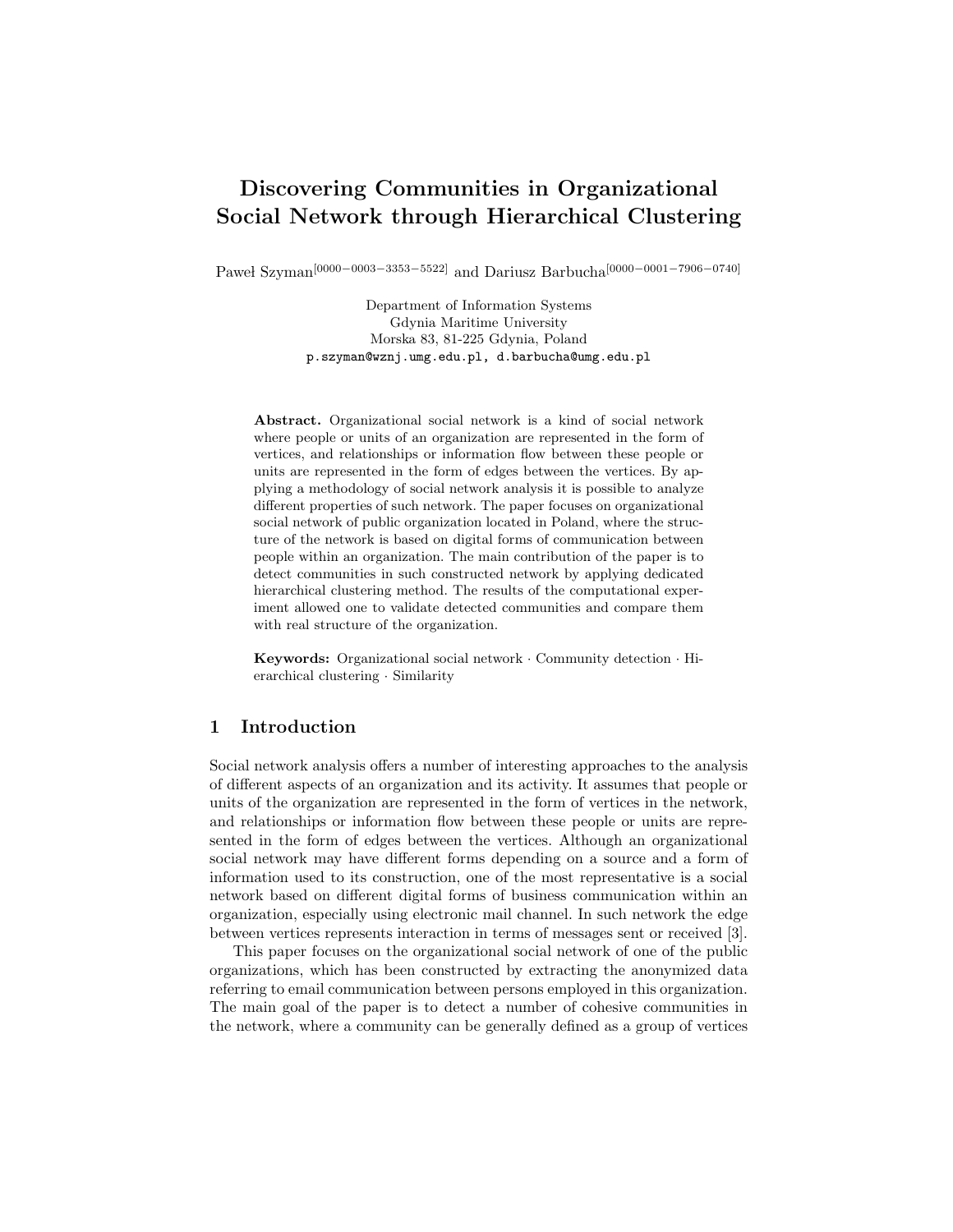#### P. Szyman and D. Barbucha 212

similar to each other [5]. As a part of the analysis, the resulting communities have been compared with real structure of the organization.

The paper is organized as follows. Section 2 defines a problem of community detection and presents a hierarchical approach to solve the community detection problem in organizational social network. Section 3 presents the results of computational experiment carried out to validate the proposed approach. Section 4 concludes the paper and presents directions of the research planned in the near future.

## **2 Community detection in organizational social network**

#### **2.1 Community detection problem**

Let  $G = (V, E)$  be an undirected graph, representing a social network, where *V* represents a set of vertices, and *E* - set of edges between vertices. A subset of vertices within the graph  $C \subset G$  such that connections between the vertices are denser than connections with the rest of the network is called *community*. The problem of *community detection* aims at dividing the vertices of a network into some number *k* of groups, while maximizing the number of edges inside these groups and minimizing the number of edges established between vertices in different groups [4]. Detailed review of the methods used to solve the problem of community detection, the reader can find for example in [5].

### **2.2 Hierarchical clustering approach to the community detection in organizational social network**

The proposed approach (HC) to solve the community detection problem is based on agglomerative hierarchical clustering [5]. The starting point of any hierarchical clustering method is the definition of the similarity measure between vertices. In case of social networks the similarity must be inferred from the adjacency relationships between vertices. In the proposed approach the similarity measures the overlap between the vertices  $i, j \in V$  given by the ratio between the intersection and the union of the neighborhoods, i.e.  $s_J(i, j) = | \Gamma(i) \cap \Gamma(j) | / | \Gamma(j) \cup \Gamma(j) |$ , where  $\Gamma(i)$  and  $\Gamma(j)$  denote the set of neighbors of vertices *i* and *j*, respectively. As a consequence, having the similarity calculated for each pair of vertices, no matter if they are connected or not, a new similarity matrix  $S_J$  is created. Due to the fact that proposed hierarchical clustering approach belongs to the agglomerative algorithms group, it has been also essential to define a measure that estimates how similar clusters are, out of the similarity matrix  $S_J$ . After a preliminary tests with different measures, the average linkage has been adapted.

# **3 Computational experiment**

Computational experiment has been carried out in order to discover communities in the social network based on e-mail communication between employees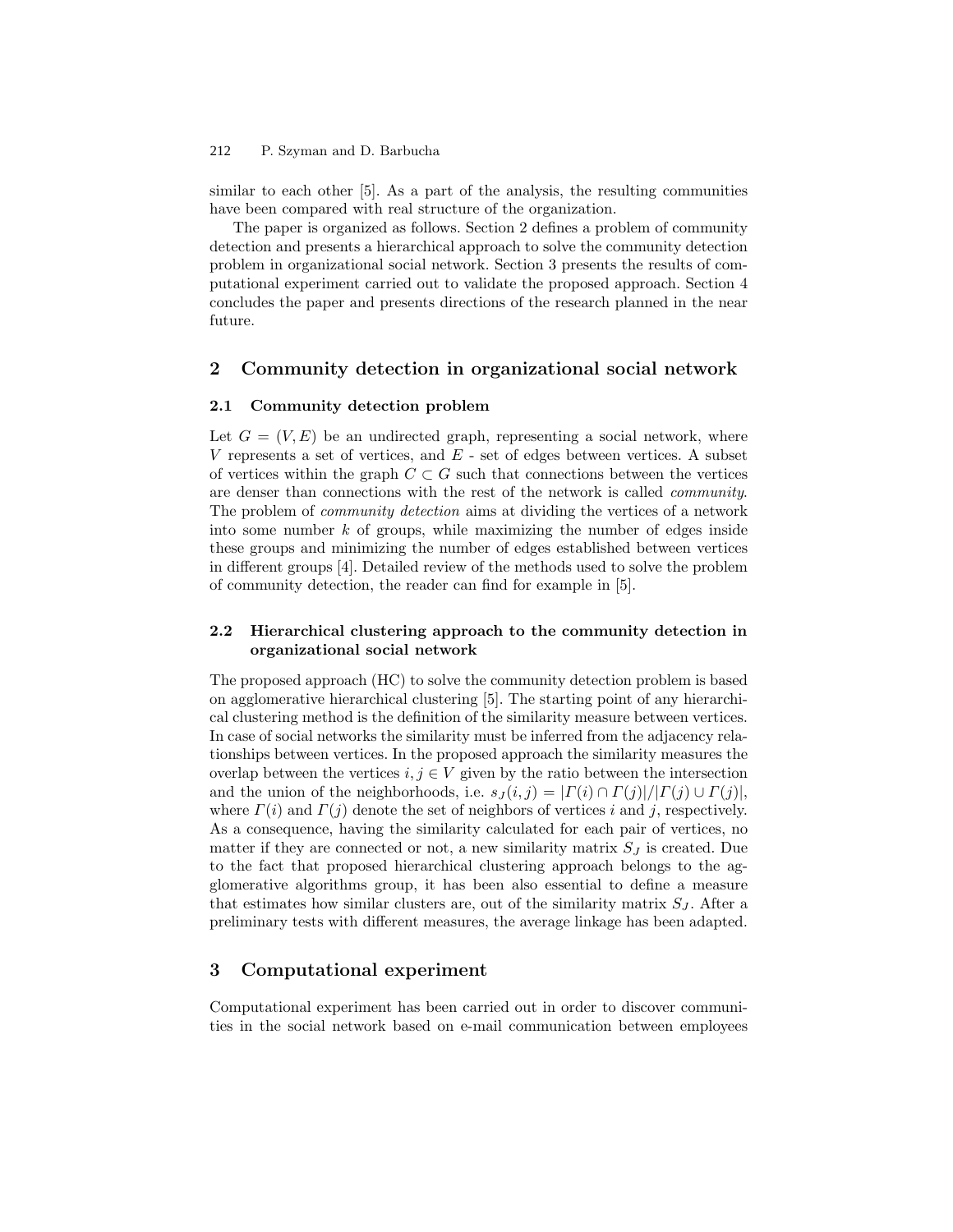of the public institution through hierarchical clustering and compare detected communities with the organizational structure of the institution.

The experiment was divided into four steps. The first step was to select the observation period (six months in the experiment), a number of investigated departments (single department with the biggest number of employees - 91) and then extraction and collection of the data from organization's e-mail server logs. Total number of identified messages between the employees was equal to 10 364.

The second step was focused on building a network, where employees were represented by vertices and communication between them - by edges. It has been assumed that an edge between two vertices exists if two employees represented by these vertices exchanged at least a single message within observed period. In order to ensure the security of employees' personal data, each e-mail address was anonymized by assigning to it an individual number from 1 to 91.

The third step focused on applying the proposed hierarchical approach to discover communities in the social network built in the previous step. The proposed algorithm has been implemented using *R* software package with the *iGraph* and *LSA* libraries. In the fourth step, the obtained results (presented in Table 1 and Fig. 1) were analyzed and the communities detected in the network by HC algorithm were compared with the structure of the organization.

The result of hierarchical clustering in the form of a dendrogram is presented in Fig. 1. One can observe that 5 communities were detected in the network. In order to confirm this observation, it has been also decided to calculate the value of the silhouette index for different number of clusters. The best value (0.3265) has been obtained for 5 clusters. What is important, these results correctly refer to real organizational structure, where 5 units form the investigated department.

In the next step, the structure of detected clusters has been compared with the structure of organizational departments. Table 1 presents all detected clusters by HC algorithm with information about the number of vertices belonging to



**Fig. 1.** Dendrogram showing clusters detected by HC algorithm.